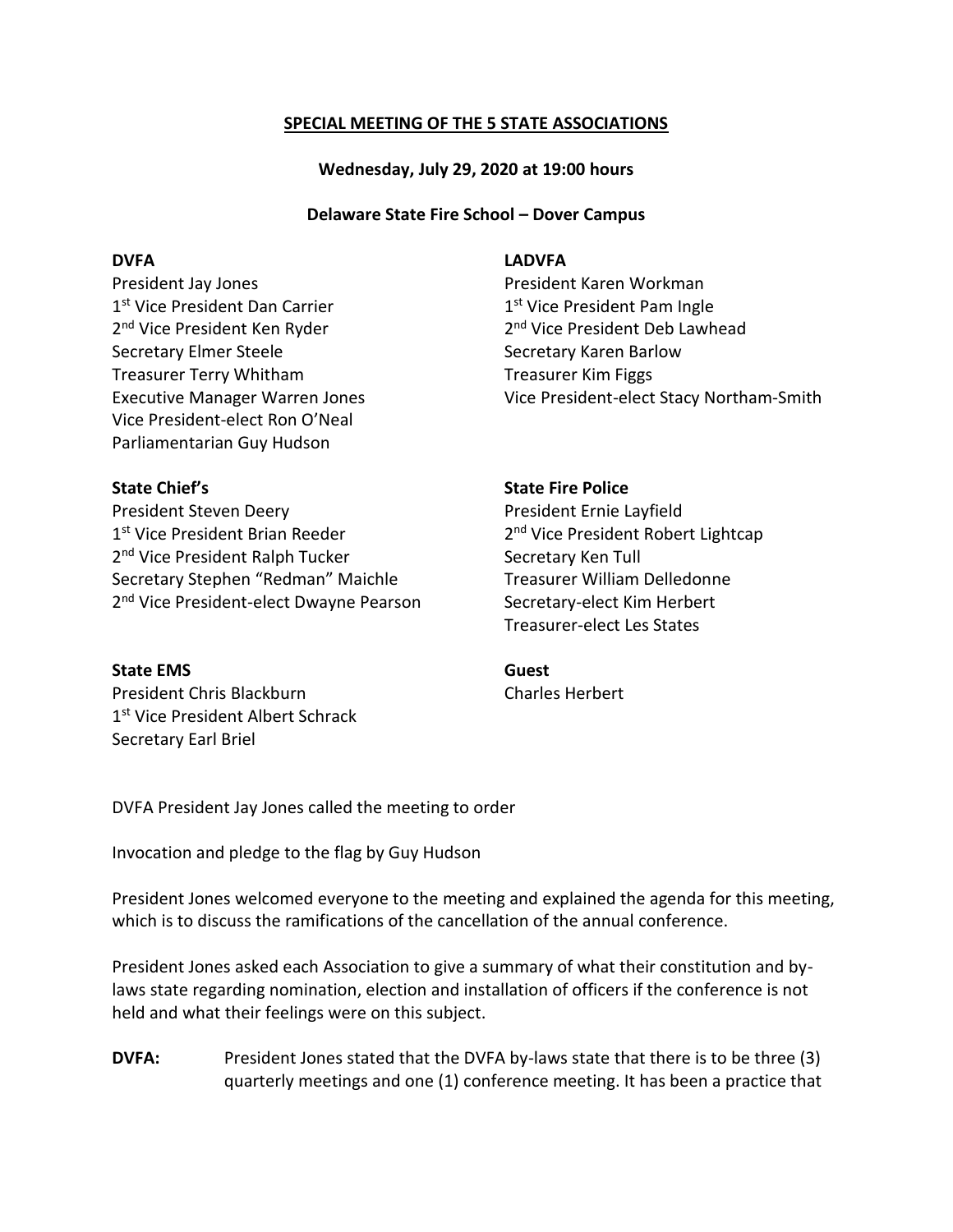all 5 State officers are from the same county, but there is nothing that actually mandates that practice.

Warren did some research to see if anything like this has ever happened in the past. During World War II in 1941,42,43 there was no conference/convention and the officers stayed in their respective place for the three (3) year, until the next conference/convention.

Legal opinion from the DVFA attorney Bill Preston is that the officers stay in place until the next conference, hopefully in 2021.

Jay thanked Director Newnam for the use of the school for our meeting tonight.

- **State Chief's:** President Steven Deery discussed the by-laws for the Fire Chief's and theirs are pretty much in line with the DVFA's. Their installation is to be held during the conference meeting, but since there is no conference, they will follow the DVFA lead and suggest that the officers remain in place for a second year.
- **LADVFA:** President Karen Workman discussed the Ladies by-laws and stated that they will follow the DVFA. Input from several of their officers in attendance expressed the same feelings. They will address their by-laws and see if changes can be made for future incidents that may allow an officer to move up or an amendment that would allow for suspension of a section to allow for changing of officers.
- **EMS:** President Chris Blackburn discussed the EMS by-laws and they pretty much reflect the same as the DVFA, which would allow for the current officers to remain in office until the next conference.
- **Fire Police:** President Ernie Layfield and Secretary Ken Tull stated that they are to have four (4) meetings a year and that the one (1) in the fall was during conference where the installation of officers would take place. They have several proposed changes in officers for this coming year and would like to be able to make those changes.

The bottom line seemed to be by most of the attendees that the DVFA is the "parent" Association and that the other four (4) Associations would follow the DVFA lead.

President Jones opened the floor for further discussion.

- It would be unfair to the current officers to not have a full year to do the things that would have been on their agenda for the year.
- It would be unfair for the in upcoming officers not to be able to serve a full year, if we wait till December to try to change officers.
- There was talk of several Associations changing their current by-laws to address this type of issue in the future.
- It was mostly agreed upon that the way the Associations by-laws are written, the current officers would stay in place for another year and that this be presented to the membership of each Association for any input and final approval.